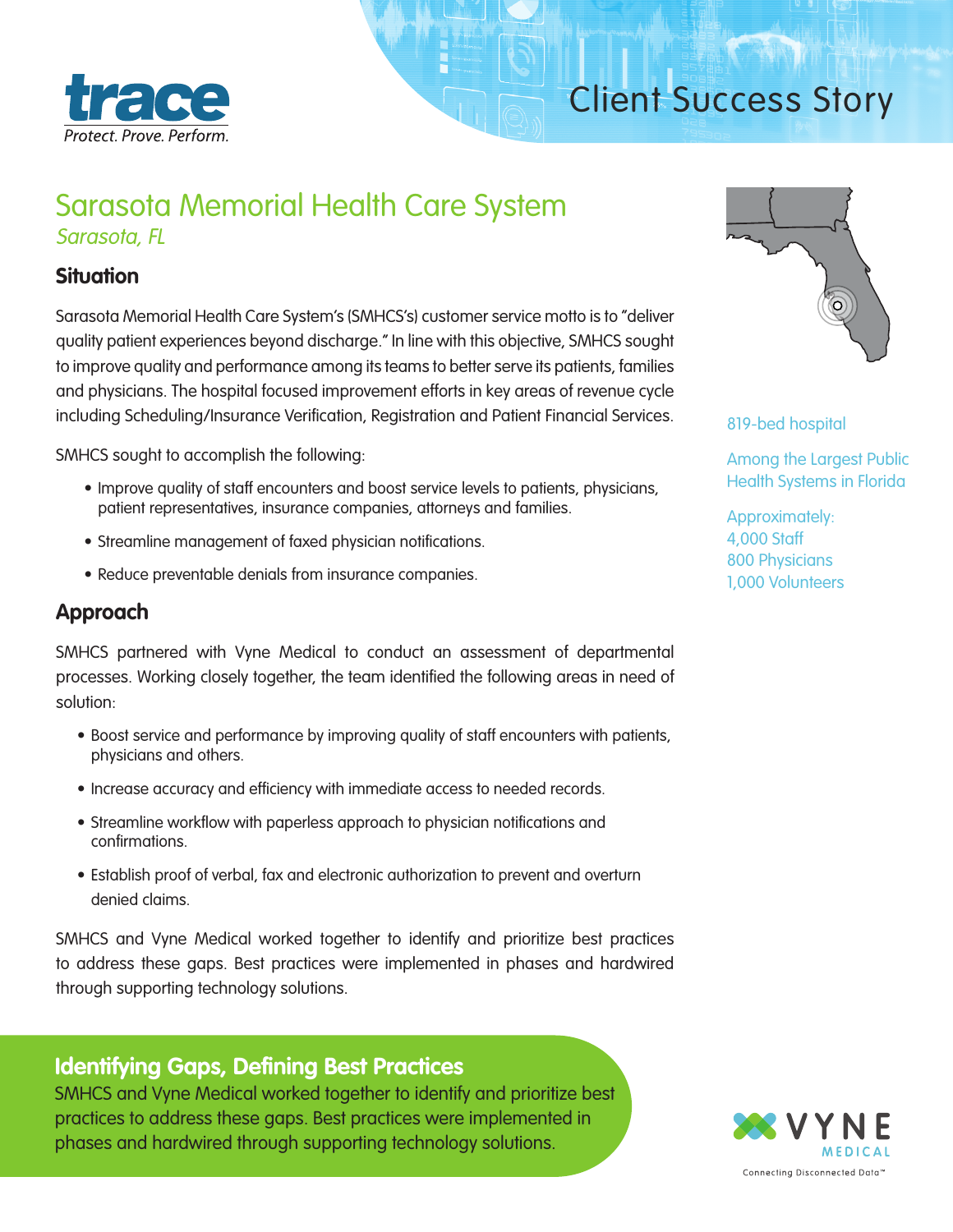"We don't have the patient sitting in front of us, so all we have to go on is what we communicated over the phone," said Teresa Namel, Pre-Arrival Services Supervisor. "It is critical to have these records as a reference for quality review, training and performance improvement."

**Alexander Weymyss** 

Manager of Collection **Services** 

#### **Solution**

SMHCS implemented the following best practices using supporting solutions available through Vyne Medical's Trace platform:

#### Recording and scoring of phone calls in Scheduling, Pre-Arrival Services, Registration and Patient Financial Services

SMHCS's scheduling department services nine off-site facilities and receives an average of 800 calls per day. Nine schedulers answer phone calls, with an additional nine who serve as back-up for high call volume. In the first phase of its engagement with Vyne Medical, the hospital implemented Trace Voice On-Demand™ to record these calls. Details such as demographics, prep instructions and facility directions are key elements often referenced in recordings.

SMHCS also began recording all inbound and outbound calls in Patient Financial Services where staff handle encounters related to billing, reconciliation and patient concerns. With management oversight, the team references Trace recordings to double-check demographic and insurance information, investigate patient complaints and deescalate concerns. Trace recordings are cross-referenced in the hospital's billing and registration systems for easy retrieval.

To expand its ability to monitor employee performance, SMHCS implemented Trace Quality Manager™ (TQM), the Trace quality scoring module, in December 2013. Patient Access leaders use TQM's online scorecards to review and score a random sampling of recordings and chart staff performance by individual, team and key measure. The scorecards quantify qualitative factors such as tone and empathy, providing an objective measure to compare and track performance over time.

**"Healthcare is so much about metrics and benchmarks. You can listen to calls, but how do you really compare performance without an objective measure?" said Alexander Wemyss, MBA, CHAA, Manager of Collection Services. "TQM allows us to track quality just as we do key measures such as collections, call duration and hold time."**

SMHCS performs individual and team audits of TQM data on a monthly basis. Agents are able to see their performance trend and where it stands in comparison to the rest of the team.

**"TQM gives me the ability to score factors that I can't see in the notes; things that only listening to a recording can bring out," said Wemyss. "What is our attitude? Are we listening? Are we taking ownership? These are all the things we know to do but are not able to measure without hearing and scoring the interactions."**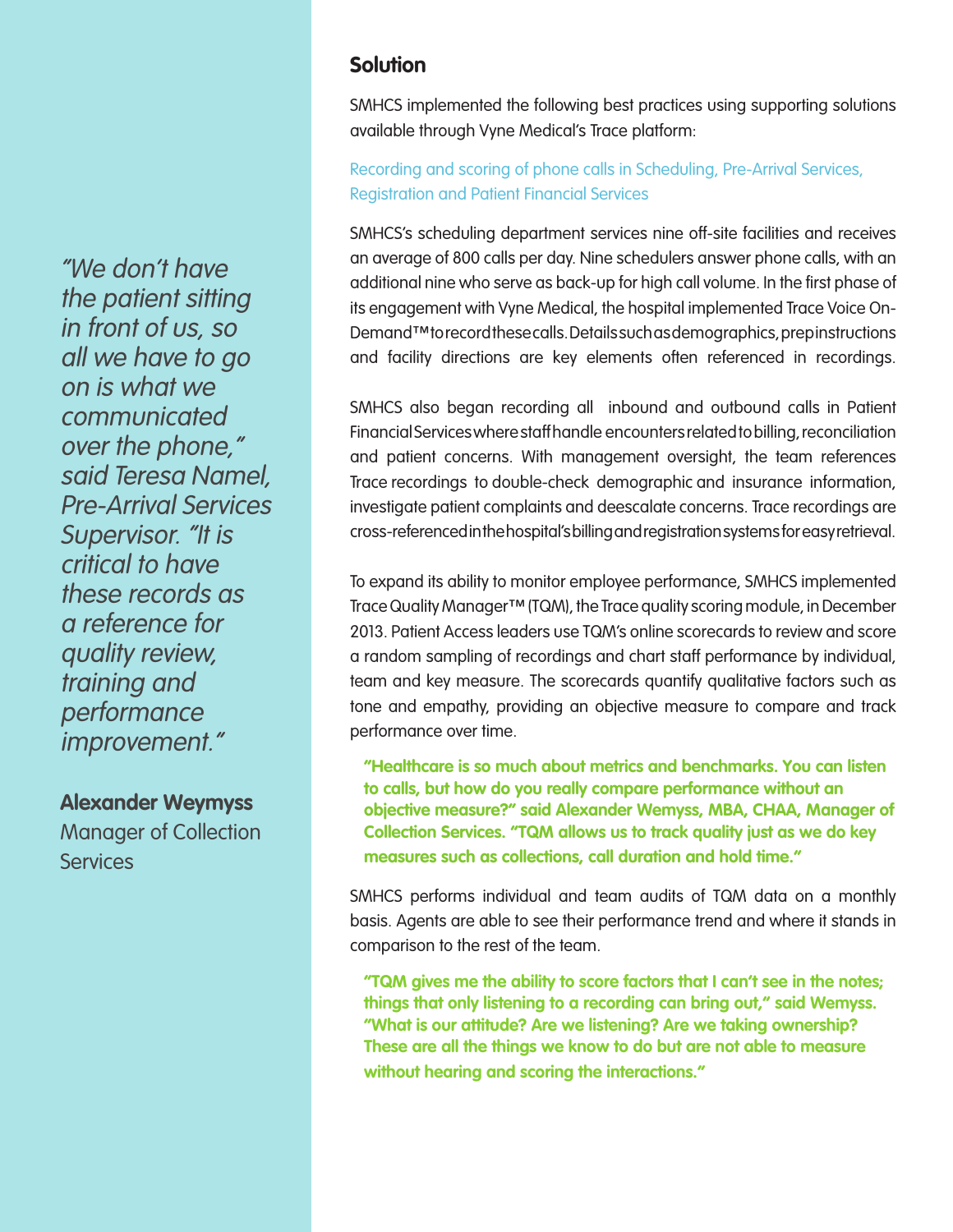#### Automation of faxed physician notifications and scheduling confirmations.

SMHCS's scheduling department implemented Trace FaxCert® for electronic management of faxed notifications to physician offices. When a patient is scheduled, schedulers use FaxCert to send a confirmation to the physician, alerting the office of the date and time of the procedure. This electronic process replaced the hospital's former method of calling each office with the confirmation.

#### Documentation of insurance authorization and communication.

Insurance verification specialists use Trace to record calls to insurance companies when obtaining authorization. The recordings document the code and the procedure that is authorized. If a claim is later denied for lack of authorization, the hospital uses the recordings to overturn the denial. Insurance verification also uses the Trace PixCert® electronic capture tool to document authorization obtained from payer web sites.

On the Inpatient side, SMHCS's Financial Resource Center records calls with insurance companies and Medicaid for authorization purposes. PixCert and FaxCert are also used to document fax and electronic communication with payers. Recordings are referenced when needed to overturn denials, as well as for quality and performance improvement.

#### **Results**

Through its partnership with Vyne Medical, SMHCS has realized significant improvements in patient experience, physician and staff alignment, process improvement and financial performance.

#### Patient Experience.

Since implementing Trace, SMHCS has improved the quality of staff interactions with patients, families, physicians and others. Call recordings serve as a valuable tool to identify training opportunities, correct misunderstanding and conduct root cause analysis of any issue.

If a patient arrives at the wrong location for service, for example, the hospital reviews the recording to listen to the directions he/she was given during scheduling. Or if a patient survey happens to reference an issue with scheduling or registration, leaders review the recording to determine if any corrective action needs to be taken.

Staff also routinely listen to their own calls during the audit process to correct any mis-keyed information, troubleshoot issues and determine alternate ways to handle difficult situations. This process helps staff be more cognizant of the way they sound when communicating with patients.

**"Staff behavior and tones have improved as a result of being recorded," said Robb Wilburn, Director of Patient Registration in Pre Arrival Services. "It helps us be at our best, which is something we want to be every day for our patients."**

### **Quality Scores Effectiveness Rate**



Patient Financial Services has also used TQM to improve the quality of staff interactions with patients. In the nearlytwo-year period since implementing TQM, quality scores have increased from an 80% effectiveness rate to nearly 90%. Employee satisfaction has also remained high, with a staff retention rate of 100% over the same time period.

**"We look at the big picture for the month and compare it to the last six months to see how we are trending. Then we drill down by going directly to a particular call, or even a certain portion of a call, to review opportunities for improvement."**